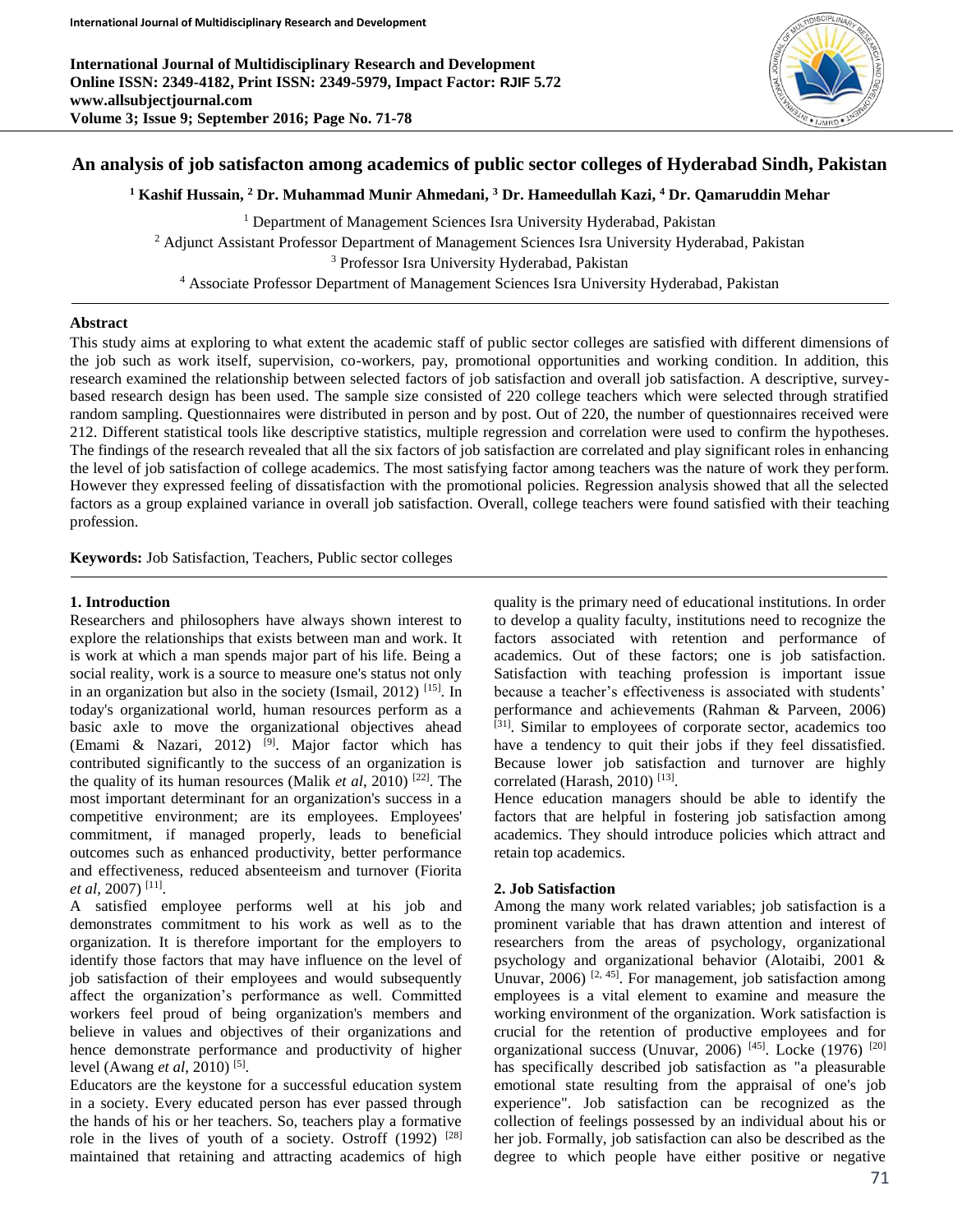feelings about the jobs they do (Steyn & Wyk, 1999)  $[43]$ . Robbins & Judge (2012)  $[33]$  defined job satisfaction as an attitude characterized by positive feelings towards his or her job. Individuals who are highly satisfied with their jobs show positive attitude while individuals with low level of job satisfaction exhibit negative feelings or attitude. Asondariya  $(2008)$ <sup>[4]</sup> stated that an employee's feeling of accomplishment of something valuable improves his feeling of job satisfaction. It may be summed up by stating that job satisfaction is a collection of feelings, attitudes, behaviors and beliefs one perceives about his or her job. (Maniram,  $2007$ ) <sup>[23]</sup>

### **3. Factors of Job Satisfaction**

Numerous researchers have undergone to explore the factors that possibly influence employees' job satisfaction. However there is diversity of opinion among them whether job satisfaction is one dimensional concept or it has multidimensional or facets approach. Some researchers like Porter & Lawler (1968) <sup>[29]</sup> suggested job satisfaction being one dimensional approach. That is, an individual is either satisfied or dissatisfied with the job. On the contrary, Smith *et*   $al$  (1969)  $[40]$  debated that job satisfaction is a multidimensional concept, that is, a person may be more or less satisfied with certain dimensions of a job such as remuneration, work place or supervisor etc. Mullins (2007) <sup>[24]</sup> also asserted that job satisfaction is a multidimensional and complex notion as it may mean different things to different people. Robbins & Judge (2012) [33] identified salary, nature of job, promotion, supervision, and relationship with colleagues as the key elements of job satisfaction. Davis & Newstrom  $(1997)$  [6] had added 'working conditions' also along with five factors identified by Robbins & Judge (2012) [33]. In addition to the factors mentioned above, age, gender, qualification, compensation and benefits, management policies, growth, gaining respect, achievement, training, job autonomy and organizational justice are also some other dimensions that have been found to have influence on the level of job satisfaction (Ellickson & Logsdon, 2001; Sokoya, 2000)<sup>[8, 42]</sup>. Across the literature on the subject, the factors which have been recognized as most common predictors of job satisfaction and extensively studied by researchers (Khan *et al*, 2014; Rehman *et al*, 2013; Saif *et al*, 2012; & Abdullah *et al*.,  $2009$ )  $[17, 32, 35, 1]$  include pay, work itself, promotion opportunities, coworkers, supervision and working conditions. Considering all these factors and their significant contribution to the job satisfaction, this study will mainly focus on the roles of six prominent factors of job satisfaction namely pay, work itself, promotion, coworkers, supervision and working conditions.

## **3.1 Work itself**

The jobs that provide variety, autonomy, training opportunities and control have attraction for most of the employees (Robbins & Judge, 2012)  $^{[33]}$ . Employee usually derive satisfaction from the jobs that offer them opportunity to employ their capabilities and skills and provide them chances to carry out diverse tasks, autonomy and feedback from others on how efficiently they are doing at their jobs. According to Arnold and Feldman  $(1996)$ <sup>[3]</sup> in order to determine how satisfied a worker feels at his job, the 'work itself' would play a significant and critical role. He further elaborated that the individuals who are delegated with some autonomy in

decision making process as to how they accomplish their tasks, feel greater level of job satisfaction.

# **3.2 Supervision**

Supervision is a tiresome job and requires specific abilities apart from the technical aspects of job. A good supervisor has leadership qualities and manages his subordinates with fair organizational policies. (Farahbod & Arzi, 2014) [10]. Ting (1997) [44] found that higher is the support and cooperation of supervisor in accomplishing tasks, the greater will be the job satisfaction level among employees. From the view point of organizational setting, supervision is known to be the key factor in organizing employees' behavioral adjustments and performance. Koh  $\&$  Neo (2000) <sup>[18]</sup> mentioned that supervisor's role is crucial in payment and reward system where effective supervision is basic component to ensure employees' performance and job satisfaction.

# **3.3 Relationship with Co-workers**

Organizational environment especially in terms of social relationship with co-workers significantly affect an employee's job satisfaction. Literature provides enough evidence that friendly and supportive co-workers and good inter personnel relations make the work enjoyable and easier which in turn extend the job satisfaction level. (Luthans 1993, Ellickson & Logsdon, 2001)  $[21, 8]$ . According to some researchers; task freedom, open communication approach, sense of belongingness and harmony among fellow workers enhance level of job satisfaction. (Naval & Srivastave, 2004)  $^{[26]}$ . Research showed that 'relationship with coworkers' is a major predictor of intention to quit among teachers (Karimi, 2008)<sup>[</sup> 16] .

# **3.4 Pay**

Pay is the amount of monetary compensation that an employee receives for his job performed (Ismail, 2012) [15]. Dessler  $(2005)$ <sup>[7]</sup> described that an employee's reward refers to the pay or benefits of all forms which arise from the services provided by him to the organization. Monetary reward is the fundamental and significant factor in determining employees' satisfaction. It plays a leading role in measuring job satisfaction as an individual has unlimited wants and money is the means that can satisfy social desires (Qasim *et al*, 2012)  $[30]$ . Sohail and Delin (2013)  $[41]$  also mentioned that pay is the prime predictor to measure the degree of job satisfaction of the employees working either in private or public sector organizations.

# **3.5 Promotional Opportunities**

Promotion is another important component that has varying effect on job satisfaction (Luthans, 1993) [21]. Getting promotion is the right of an employee as per the policies and rules of the respective organization. It is observed that basis of promotion in public sector organization is worker's seniority instead of ability or performance. (Ellickson & Logsdon, 2001; Shah & Jalees, 2004) [8, 38]. Luthans (1993) [21] identified that satisfaction level is higher among employees who are awarded promotions on the basis of performance than those who get promotions on seniority basis. Fair promotional policies provide prospects for personal growth, increased social recognition and more responsibilities and consequently amplify job satisfaction as well as organizational commitment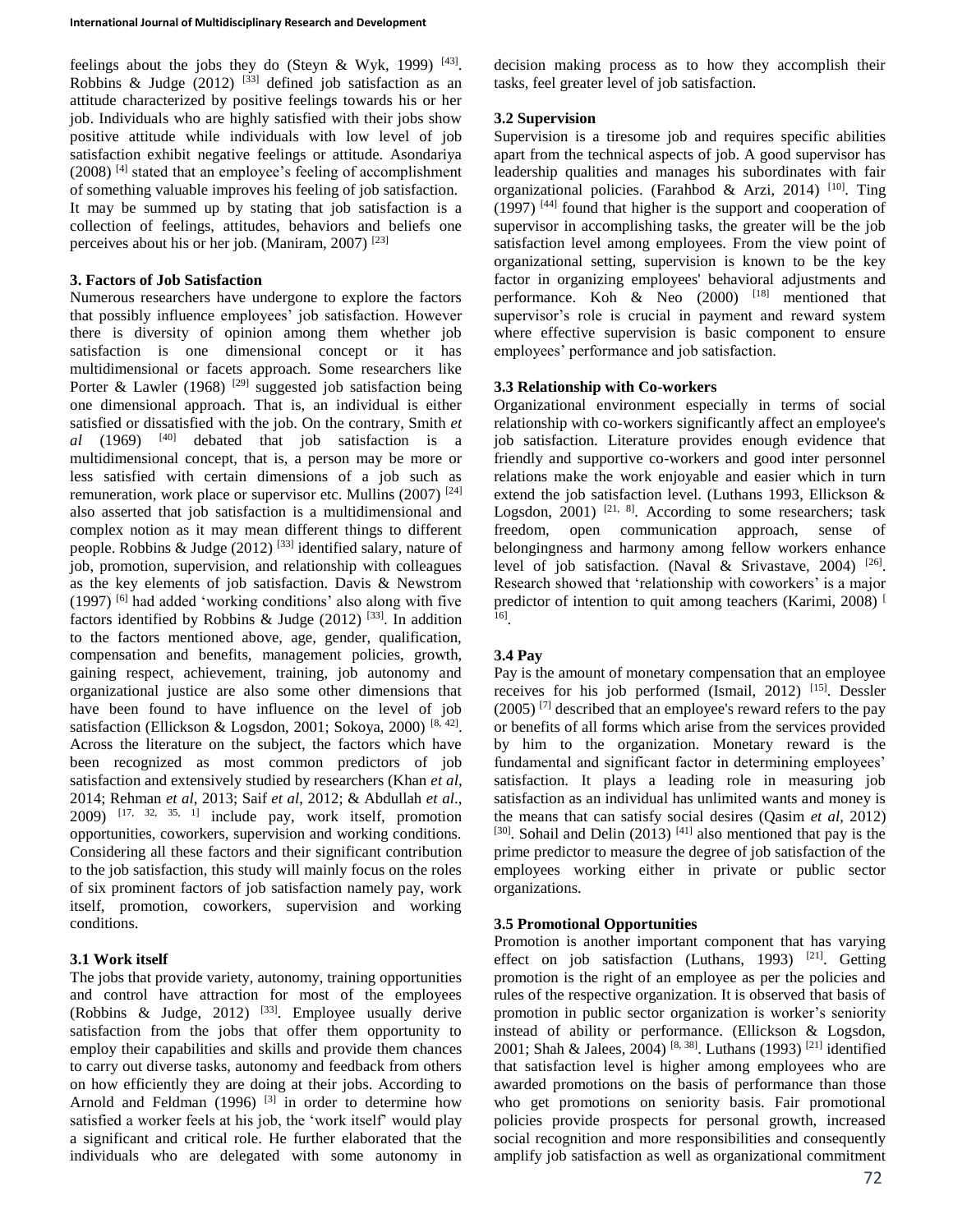among employees (Naval & Srivastave, 2004; Rehman *et al*., 2013) [26, 32] .

## **3.6 Working Conditions**

Working environment is another significant feature that motivates workers to stay in their organization (Flowers and Hughes, 1973) <sup>[12]</sup>. Luthans (1993)<sup>[21]</sup> maintained that if employees have the opportunity to work in a friendly and clean environment, they would feel comfortable at work place. On the contrary, they would feel difficulty in accomplishing their jobs in the presence of poor working conditions. According to Arnold and Feldman, (1996) [3] cited in Qasim *et*   $al$  (2012) <sup>[30]</sup>, the factors that contribute as parts of working conditions include working hours, temperature, ventilation, hygiene, lighting, noise, and resources.

# **4. Significance of Job Satisfaction among Academics**

Educators are the keystone for a successful education system in a society. Every educated person has ever passed through the hands of his or her teachers. So, teachers play a formative role in the lives of youth of a society. In fact, the breeding ground from where the professionals of high caliber emerge, is nothing but the higher education. It helps channelize the ambitions and aspirations of youth and turns them into effective work force for diverse sectors of employment. Ostroff (1992)<sup>[28]</sup> maintained that retaining and attracting academics of high quality is the primary need of educational institutions. In order to develop a quality faculty, institutions need to recognize the factors associated with retention and performance of academics. Out of these factors, one is job satisfaction which is also linked to organizational performance as well as organizational commitment. Satisfaction with teaching profession is important issue because a teacher's effectiveness is associated with students' performance and achievements (Rahman & Parveen, 2006) <sup>[31]</sup>. Harash (2010) [13] identified that similar to employees of corporate sector, academics too have a tendency to quit their jobs if they feel dissatisfied. Because lower job satisfaction and turnover are highly correlated.

Hence identifying the areas of satisfaction and dissatisfaction can enable the management to minimize the level of absenteeism and turnover among academic staff.

## **5. Statement of the Problem**

Most of the research to measure and identify employees' job satisfaction has been conducted in the business and industrial organizations. In Pakistan, little research on teachers' job satisfaction has been conducted within educational settings particularly at college level. In fact, college teachers differ from school or university teachers in many respects. The criteria of recruitment, selection and qualification of teachers serving in public sector colleges is different than those serving in schools or universities. Similarly they have different status in terms of pay, grades, work load, job environment, supervision, working conditions and promotional opportunities. Therefore, the purpose of this research is to examine the level of job satisfaction among teachers serving in public sector colleges. In addition, this research also investigated the impact of selected factors of job satisfaction on overall job satisfaction.

#### **6. Objectives of the Research**

- To assess the degree of job satisfaction among academics of public sector colleges.
- To determine from which factor of job satisfaction, the academics of public sector colleges are greatly satisfied.
- To examine the impact of selected factors of job satisfaction on overall job satisfaction of academic staff of public sector colleges.

### **7. Hypotheses**

- **H1 :** There is positive relationship between factors of Job Satisfaction and overall Job Satisfaction.
- **H2 :** The selected factors of job satisfaction significantly explained variance in the overall job satisfaction.
- **H3 :** Academics of public sector colleges are overall satisfied with different job factors such as work itself, supervision, relationship with coworkers, pay, promotional opportunities and working conditions.

#### **8. Theoretical Framework**



(Independent Variables)

**Fig 1:** Theoretical framework developed for the research.

#### **9. Review of Literature**

Porter and Lawler  $(1968)$  <sup>[29]</sup> argued that factors of job satisfaction may be grouped into internal and external factors. Internal factors of satisfaction are related with work and its various outcomes such as independence at work, sense of achievement, self-regard, feeling of success, control and other work associated outcomes. While external factors of job satisfaction have no direct link to work itself such as positive relationship with coworkers, fair remuneration, welfare and working conditions.

Khan *et al* (2014)<sup>[17]</sup> identified that prominent factors that have significant contribution to the satisfaction level of college teachers are; work, pay, supervision, promotion, coworkers and working environment. They further stated that for the achievement of institutional goals the phenomenon of job satisfaction has to perform a vital role. Moreover, the studies to evaluate the impact of factors of job satisfaction has started to gain due importance in educational settings in Pakistan.

Saba and Zafar  $(2013)$  <sup>[34]</sup> carried out a study to inspect the impact of various factors on overall job satisfaction of teachers serving in both private and public sector universities of Pakistan. The selected factors were; work, pay, promotion, job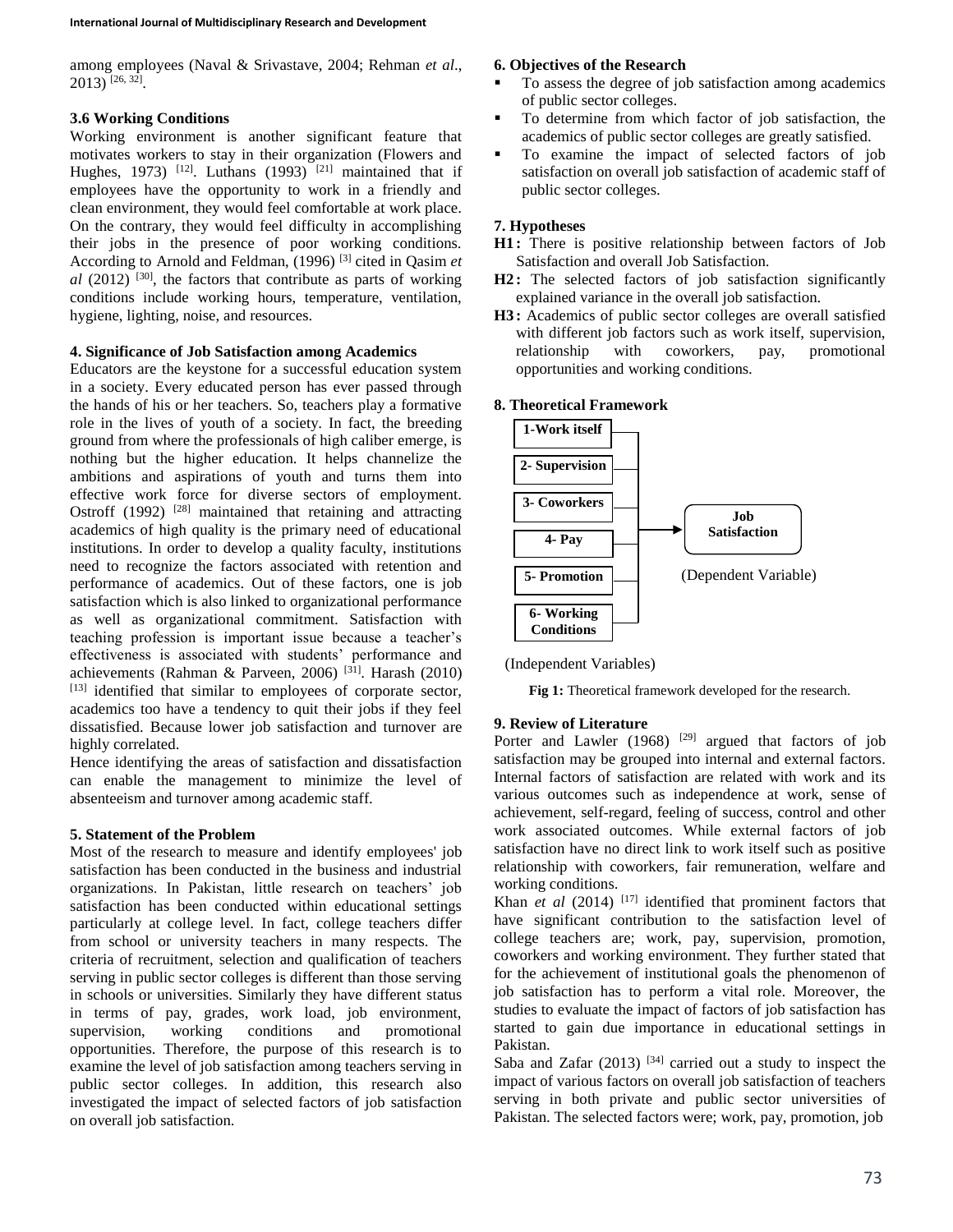security, and working conditions. The data were collected through convenient sampling and further analyzed through Descriptive statistics. Results showed that all the given factors positively influenced the job satisfaction of academics of both public and private sector universities.

Latif *et al*  $(2011)$ <sup>[19]</sup> conducted a research to investigate the factors that influence job satisfaction and dissatisfaction of college teachers. To evaluate the degree of job satisfaction, they also made comparison between teachers of public and private sector colleges of district Faisalabad, Pakistan. Job satisfaction was taken as the dependent variable. Whereas the independent variables selected were; pay, qualifications, work nature, promotion, job security and family & work life balance. According to the findings, significant differences were examined in the level of job satisfaction between the teachers of public and private colleges. Teachers of public sector colleges were found more satisfied with all the six dimensions of job satisfaction. Whereas teachers of private colleges were not satisfied in context of the selected factors of job satisfaction.

Sohail & Delin (2013)  $[41]$  carried out a study to identify the relationship between job satisfaction and some job facets like; pay and benefits, job security, work load, promotional opportunities, relation with co-workers, decision making and staff behavior of teaching staff of GC University Lahore, Pakistan. This study covered the academic staffs working on different positons such as Professor, Associate professor, Assistant professor, and Lecturers. Statistical tools like regression and correlation were used to identify the relationship between each independent job facets and job satisfaction. Results of the study revealed moderate to strong relation between all the selected dimensions and job satisfaction. Job security and relationship with coworkers had strong impact on the job satisfaction of teachers. However pay and benefits had weak but significant relation with overall job satisfaction.

Isaiah and Nenty  $(2011)$ <sup>[14]</sup> attempted to predict the factors of job satisfaction among teachers of 55 junior secondary schools situated in Botswana. Survey was conducted to collect data which was then analyzed through multiple regression. Results reported that teachers were dissatisfied with their jobs as whole. Predictors of dissatisfaction among teachers include lack of parents' interest in their wards' education and learning activities, poor supervision style, lack of work recognition, lack of training opportunities, inadequate pay, unfair promotions of incompetent teachers and centralized authority of schools principals.

Maniram  $(2007)$ <sup>[23]</sup> explored the factors affecting both job satisfaction and dissatisfaction of academic staff at the K.Z.N. Education and Training College, Swinton Campus, South Africa. Maniram  $(2007)$ <sup>[23]</sup> found that most of the teaching staff felt satisfied with their relationship with colleagues, management and their training quality. He also noticed that teaching staff mostly derived their job dissatisfaction from lack of work recognition, pay and benefits, absence of work autonomy, organizational policies, achievement, communication and feedback, and general working conditions of the college. Conclusively, the academic staff of the college was dissatisfied with their jobs.

Nifadkar and Dongre (2014) stated that the high turnover among teachers of secondary schools is due to some factors such as low salary, lack of supervisor support, poor

promotional policies and lack of communication. The purpose of their research was to examine the impact of job satisfaction and demographic variables on organizational commitment level of teaching faculty of Girls College, Pune, India. Correlation and regression techniques were applied to analyze the collected data. Their findings revealed that significant positive relationship exists between job satisfaction and organizational commitment. Similarly, significant positive relationship was identified between age and organizational commitment. Whereas there was significant negative relationship between education and organizational commitment. On the basis of results, they recommended that to improve the degree of job satisfaction as well as reduce turnover among teachers, there is a need to increase their salary package. They further suggested that working conditions need to be improved in order to retain highly qualified teachers.

Malik, *et al.* (2010)<sup>[22]</sup> conducted research to explore the impact of job satisfaction on organizational commitment among academic staff of two public sector universities of Pakistan. Their study also intended to identify the degree of commitment of the teachers with their universities and satisfaction with different job dimensions. Statistical tools like regression and one sample T-test were applied to confirm the hypotheses. Research findings showed that the satisfaction with pay, work and quality of supervision had significant impact on organizational commitment of academic staff. They had high degree of organizational commitment as well as job satisfaction with pay, work, quality of supervision, relationship with co-workers and promotional opportunities. Awang and Ahmed  $(2010)$  <sup>[5]</sup> stated that universities all over the world aim to have committed workforce in their system and it is confirmed from various studies that committed workers are more likely to become high performers who effectively play their role by moving the organizational goals ahead. Awang and Ahmed (2010)<sup>[5]</sup> intended to examine the impact of job satisfaction on the commitment of lecturers serving in UiTM University, Malaysia. They specifically investigated the factors that contribute to academics' job satisfaction namely salary, promotion, work load, working environment, relationship with coworkers and management style. The findings of the study identified that opportunities for promotion, relationship with coworkers and workload have significant impact on lecturers' job satisfaction. It was also confirmed that there was a significant relationship between job satisfaction and work commitment. They further recommended that promotion, relationship with coworkers and workload should be given due consideration as they significantly improve the level of job satisfaction among academicians.

The study of Shah *et al* (2012)<sup>[39]</sup> aimed to know the influence of supervision, reward & recognition and work itself in enhancing level of job satisfaction. Moreover, their research explored the relationship between job satisfaction and work motivation. 294 usable responses were collected from teachers working in public educational institutions situated in Rawalpindi, Pakistan. Descriptive statistics and inferential statistics tools such as correlation and regression were used to analyze the data. Results indicated close relationship between independent variables (supervision, reward & recognition and work) and dependent variable (job satisfaction). Teachers were found more satisfied with reward & recognition and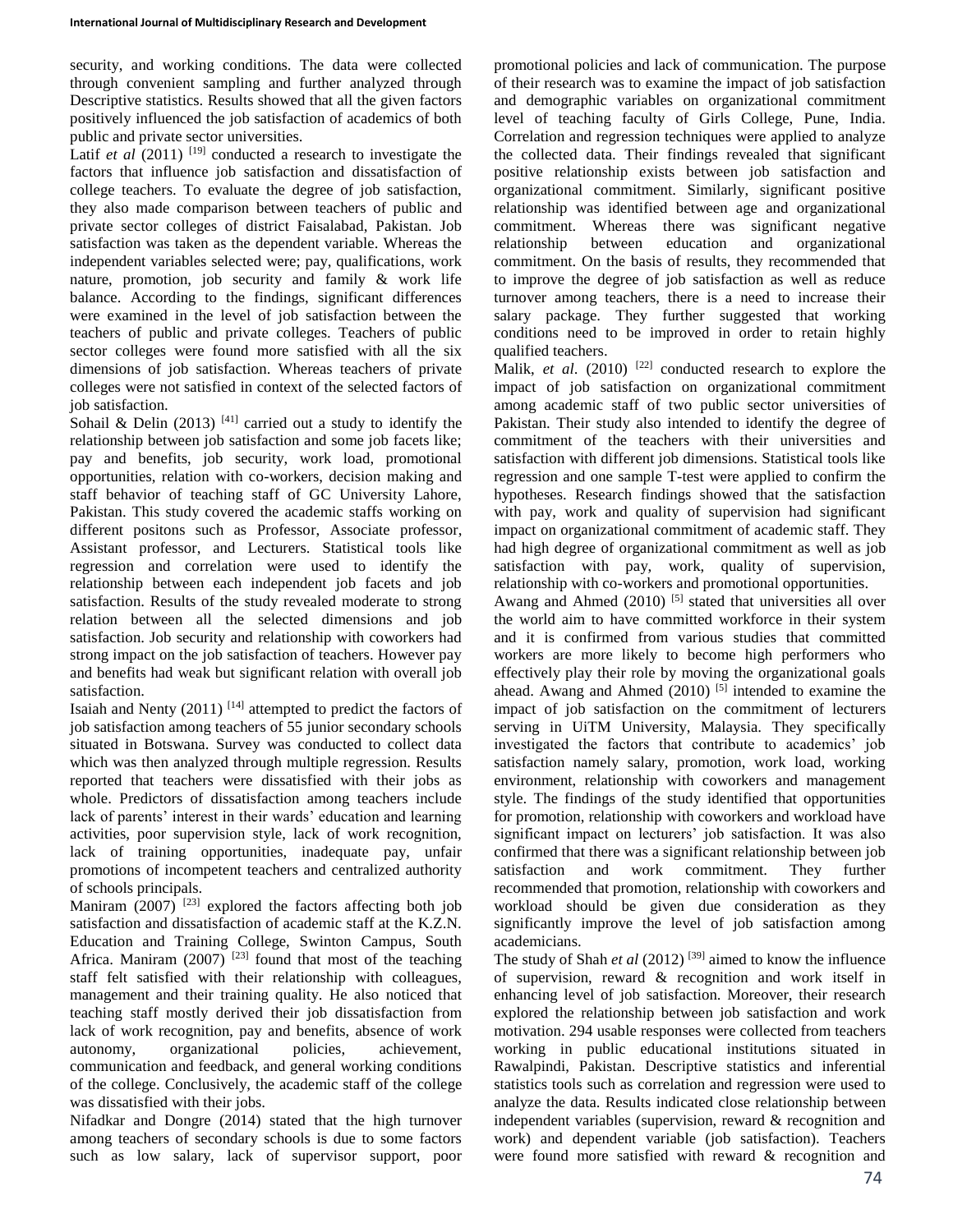supervision than work itself. It was also identified that job satisfaction significantly caused motivation among teachers. Study of Shah and Jalees (2004) <sup>[38]</sup> focused to study the overall job satisfaction of the teaching faculty at University of Sindh on the basis of different job dimensions like pay, work, coworkers, supervision and promotion. They also examined the impact of some demographic variables such as age, experience, education, gender, foreign qualification and department on overall job satisfaction. The data were collected through stratified sampling and tested through descriptive statistics, ANOVA, Z-test, and correlation. Results of the study showed that academic staff was substantially satisfied with all the tested factors however they were least satisfied with their 'work'. Demographic variable 'education level' was not significantly correlated with the overall job satisfaction. However age, experience, foreign qualification and gender were found significantly related with overall job satisfaction.

## **10. Research Methodology**

This is quantitative descriptive research which has been conducted in real environment.

#### **10.1 Population and Sample**

The Population of this research consisted of teaching faculty (Professors, Associate Professors, Assistant Professors and Lecturers) of public sector colleges situated in Hyderabad Division. 220 questionnaires were distributed in-person and through post. 212 questionnaires were completed and returned yielding a return rate of 96.36%. Data were collected through stratified random sampling.

#### **10.2 Instruments of Measurement**

For this research the Likert scale with 5-point with multiple items is used to measure Job Satisfaction. Scale ranges 1 (strongly disagree) to 5 (strongly agree). Job Satisfaction Index developed by Schriesheim and Tsui (1980) [37] is used with some modification to measure job satisfaction through seven items. The statement "I am satisfied with the working conditions of this organization" was added by the researcher. The last statement of the questionnaire i.e. "Considering everything, I am satisfied with my current job situation" is aimed to measure the overall job satisfaction. The Cronbach Alpha coefficient of the Job Satisfaction scale was 0.775.

#### **11. Data Analysis**

Data obtained from the respondents through survey questionnaire were compiled into a Statistical Package for Social Sciences (SPSS) data file. SPSS version 22 is used for all statistical analyses in this research.

The statistical measurement tools used in this research comprised of descriptive statistics, correlation and regression.

# **12. Results and Analysis of Data**

# **12.1 Demographic Information of Respondents**

**Table 1:** Demographic characteristics of the respondents

| <b>Characteristics</b>           | Category                   |                | <b>Frequency Percentage</b> |
|----------------------------------|----------------------------|----------------|-----------------------------|
| Age                              | 21-30                      | 40             | 18.9                        |
|                                  | $31 - 40$                  | 77             | 36.3                        |
|                                  | 41-50                      | 57             | 26.9                        |
|                                  | 51-60                      | 38             | 17.9                        |
| Gender                           | Male                       | 127            | 59.9                        |
|                                  | Female                     | 85             | 40.1                        |
|                                  | Married                    | 166            | 78.3                        |
| <b>Marital Status</b>            | Single                     | 44             | 20.8                        |
|                                  | Divorced                   | 2              | .9                          |
|                                  | BS (4 years)               | 11             | 5.2                         |
|                                  | <b>Masters</b>             | 172            | 81.1                        |
| <b>Educational Qualification</b> | M.Phil. / MS               | 27             | 12.7                        |
|                                  | Ph.D.                      | $\overline{2}$ | .9                          |
|                                  | Science                    | 66             | 31.1                        |
|                                  | Arts                       | 76             | 35.8                        |
| Discipline                       | Commerce                   | 62             | 29.2                        |
|                                  | Computer                   | 8              | 3.8                         |
| Position                         | Professor                  | $\overline{c}$ | .9                          |
|                                  | <b>Associate Professor</b> | 28             | 13.2                        |
|                                  | <b>Assistant Professor</b> | 59             | 27.8                        |
|                                  | Lecturer                   | 123            | 58                          |
| Present Job Experience           | $1 - 10$ years             | 113            | 53.3                        |
|                                  | $11 - 20$ years            | 45             | 21.2                        |
|                                  | $21 - 30$ years            | 47             | 22.2                        |
|                                  | More than 30 years         | 7              | 3.3                         |

#### **12.2 Descriptive Analysis of Job Satisfaction**

**Table 2:** Descriptive Statistics of Job Satisfaction

| Variable                           |     | Mean | <b>Standard Deviation</b> |
|------------------------------------|-----|------|---------------------------|
| Work itself                        | 212 | 4.08 | .810                      |
| Supervision                        | 212 | 3.66 | .941                      |
| <b>Relationship with Coworkers</b> | 212 | 3.97 | .744                      |
| Pay                                | 212 | 3.82 | .961                      |
| Promotional Opportunities          | 212 | 2.48 | 1.225                     |
| Working conditions                 | 212 | 3.09 | 1.114                     |
| <b>Overall Job Satisfaction</b>    | 212 | 3.74 | .850                      |

#### **Interpretation**

Table-2 shows that college academics appeared to be most satisfied with work itself (Mean score= 4.08) and least satisfied with working conditions (Mean score= 3.09). However they were dissatisfied with promotional opportunities (Mean score=2.48). The overall job satisfaction level of college teachers was high (Mean score= 3.74).

## **12.3 Analysis of Relationship between Factors of Job Satisfaction and Overall Job Satisfaction.**

**Table 3:** Correlation between Factors of Job Satisfaction and Overall Job Satisfaction

| Variables                                                       |              |                                                        |  | n                                                             |  |
|-----------------------------------------------------------------|--------------|--------------------------------------------------------|--|---------------------------------------------------------------|--|
| Work itself Pearson Correlation Sig. (2-tailed)                 |              |                                                        |  |                                                               |  |
| Supervision Pearson Correlation Sig. (2-tailed)                 | $.404**.000$ |                                                        |  |                                                               |  |
| Relationship Pearson Correlation with Co-workers Sig.(2-tailed) |              | $.294**.000$ . $.341**.000$                            |  |                                                               |  |
| Pay Pearson Correlation Sig. (2-tailed)                         |              | $.233**.001$ . $.207**.003$ . $.226**.001$             |  |                                                               |  |
| Promotional Pearson Correlation Opportunities Sig.(2-tailed)    |              | $.298**.000$ .307**.000.137*.046.231**.000.            |  |                                                               |  |
| Working Pearson Correlation Conditions Sig.(2-tailed)           |              | .343**.000 .482**.000 .351**.001 .237**.001 .497**.000 |  |                                                               |  |
| Overall Job Pearson Correlation Satisfaction Sig.(2-tailed)     |              |                                                        |  | .397**.000.348**.000.282**.000.371**.000.425**.000.506**.000. |  |

\*\* Correlation is significant at 0.01 level (2-tailed)

\* Correlation is significant at 0.05 level (2-tailed)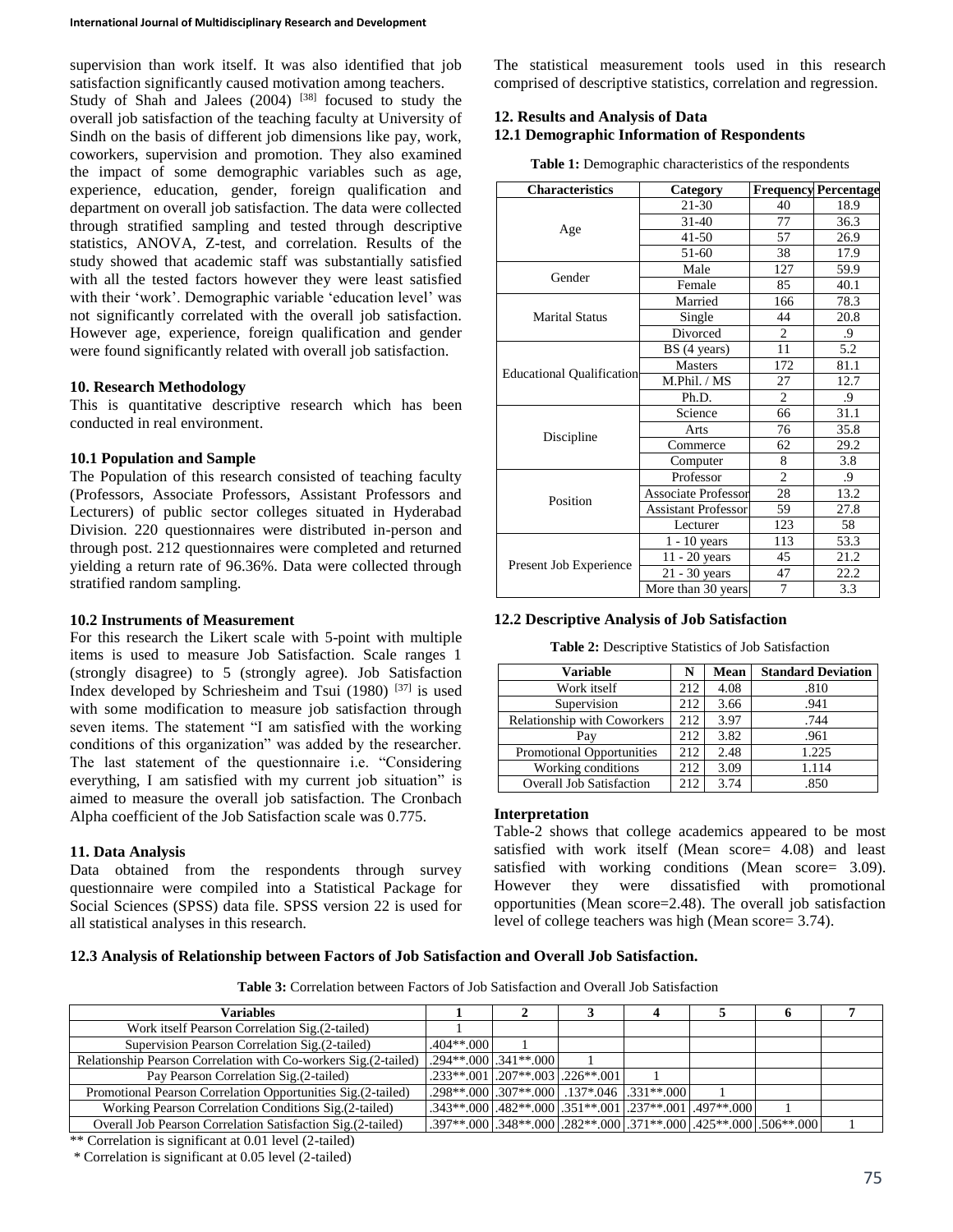## **Interpretation**

In Table-3, the highest correlation value  $(r=.506)$  belonged to variable 'working conditions' which implies a strong correlation with overall job satisfaction. Promotional opportunities (r=.425) were also strongly correlated with overall job satisfaction. Very low correlation was found between overall job satisfaction and 'Relationship with coworkers' ( $r = 0.282$ ) but it had a significant relation with job satisfaction. Other factors of job satisfaction such as work itself  $(r=.397)$ , supervision  $(r=.348)$ , and pay  $(r=.371)$ expressed moderate level of correlation. All the six factors were significantly related to each other (*p<.*05).

## **12.4 Analyzing Impact of factors of Job Satisfaction on Overall Job Satisfaction**

| <b>Table 4: Results of Multiple Regression</b> |  |
|------------------------------------------------|--|
|------------------------------------------------|--|

| <b>Factors of Job Satisfaction</b> | <b>Standardized</b><br><b>Coefficient</b> (Beta) |      | <b>Collinearity</b><br>p-value Statistics (VIF) |  |
|------------------------------------|--------------------------------------------------|------|-------------------------------------------------|--|
| Work Itself                        | .180                                             | .005 | 1.303                                           |  |
| Supervision                        | .033                                             | .623 | 1.466                                           |  |
| Relationship with Coworkers        | .052                                             | .402 | 1.255                                           |  |
| Pay                                | .194                                             | .001 | 1.180                                           |  |
| <b>Promotional Opportunities</b>   | .145                                             | .031 | 1.463                                           |  |
| <b>Working Conditions</b>          | .292                                             | .000 | 1.680                                           |  |
| $R = 615$                          |                                                  |      |                                                 |  |
| $R^2 = 379$                        |                                                  |      |                                                 |  |
| $F = 20.82, p < 01$                |                                                  |      |                                                 |  |
| Durban- Watson value= 1.968        |                                                  |      |                                                 |  |

# **Interpretation**

In Table-4, multiple regression is used to analyze the impact of factors (independent variables) of job satisfaction on overall job satisfaction (dependent variable). Results revealed that Work itself (*p<.*01), Pay (*p<.*01), Promotional opportunities  $(p<.05)$  and working conditions  $(p<.01)$  had significant influence on overall job satisfaction (dependent variable). However, Supervision (*p>*.05) and Relationship with coworkers (*p>*.05) had no impact on overall job satisfaction. Collectively the model explained around 38% variance and is highly significant as indicated by the F-value of 20.82 at *P<.*01. Hence as a group the selected factors of job satisfaction explained variance in overall job satisfaction.

The last column of Table-4 shows the value of Variance Inflation Factor (VIF). The VIF is a measure to check the multicollinearity problem which occurs if there exists high level of correlation between some of the explanatory variables. A large VIF value (10 or above) is the indication of multicollinearity (Saunders *et al.* 2009)<sup>[36]</sup>. In the present research the VIF values are below 10, hence there is no problem of multicollinearity among the independent variables. Another problem which might exist in multiple regression analysis is the existence of auto correlation which means that residuals of a study observation have influence on another observation. To examine the problem of auto correlation a measure known as Durbin-Watson statistic is used. According to Saunders *et al.* (2009)<sup>[36]</sup> a D-W value around '2' indicates no auto correlation between observations. Since D-W value (1.968) as shown in Table-4 is around '2' hence there existed no problem of auto correlation.

#### **13. Discussions**

Our discussion starts with the examination of relationship

between factors of job satisfaction and overall job satisfaction. In Hypothesis 1, we predicted that "there is positive relationship between factors of job satisfaction and overall job satisfaction". The results showed that all the six factors were significantly related to overall job satisfaction. Working conditions were strongly correlated (r =0.506). Strong correlation also exists between Promotional opportunities (r  $=0.425$ ) and overall job satisfaction. The other factors such as work itself (r =  $0.379$ ), supervision (r =  $0.348$ ) and pay (r=0.371) were moderately correlated. The least correlation was found between relationship with co-workers  $(r = 0.282)$ and overall job satisfaction. This finding is supported by a study on school teachers conducted in Malaysia by Abdullah *et al* (2009)<sup>[1]</sup> who found that all the same dimensions of job satisfaction were significantly associated with job satisfaction. Hence hypothesis 1 is accepted**.**

In hypothesis 2, we predicted that "The selected factors of job satisfaction significantly explained variance in the overall job satisfaction". The multiple regression analysis showed that all the selected factors had significant influence on overall job satisfaction except 'supervision' and 'relationship with workers'. Collectively, the regression model explained 38 percent variance in the job satisfaction at significance value (*p<* 0.01). Hence hypothesis 2 is accepted.

In hypothesis 3, we predicted that "Academics of public sector colleges are overall satisfied with different job factors such as work itself, supervision, relationship with co-workers, pay, promotional opportunities and working conditions". The results showed that college teachers appeared to be highly satisfied with their nature of work (Mean  $=$  4.08) and least satisfied with 'working conditions'  $(M = 3.09)$ . However they were dissatisfied with the promotional policies (Mean = 2.48). This issue of poor promotion policies was also examined by Nadim *et al*  $(2012)$ <sup>[25]</sup>. With regard to other factors such as relationship with co-workers (Mean =  $3.97$ ), Pay (Mean = 3.82), and Supervision (3.66), college teachers reported satisfaction. The result showed that teachers of public sector colleges are overall satisfied with their profession (Mean = 3.74). This finding of overall satisfaction is in conformity with the findings of Khan *et al* (2014) [17] who concluded that the selected facets of job satisfaction significantly contribute to improve the job satisfaction among teachers. Hence hypothesis 3 is accepted.

## **14. Conclusion**

From the above statistical analysis and discussions, this study draws the following conclusions:

- 1. This study has established that all the factors of job satisfaction are significantly related to the overall job satisfaction and play their roles in improving the level of job satisfaction of college teachers. So the academic administrators and policy makers could make academic work force highly satisfied by optimal provision of the factors affecting job satisfaction.
- 2. The factors of Work itself, Pay, Promotional opportunities and Working conditions had significant influence on overall job satisfaction. Whereas 'Supervision' and 'Relationship with coworkers' had no impact on overall job satisfaction. However as a group the selected factors explained variance in the overall job satisfaction.
- 3. College teachers reported overall satisfaction with their jobs. They are highly satisfied with their nature of work.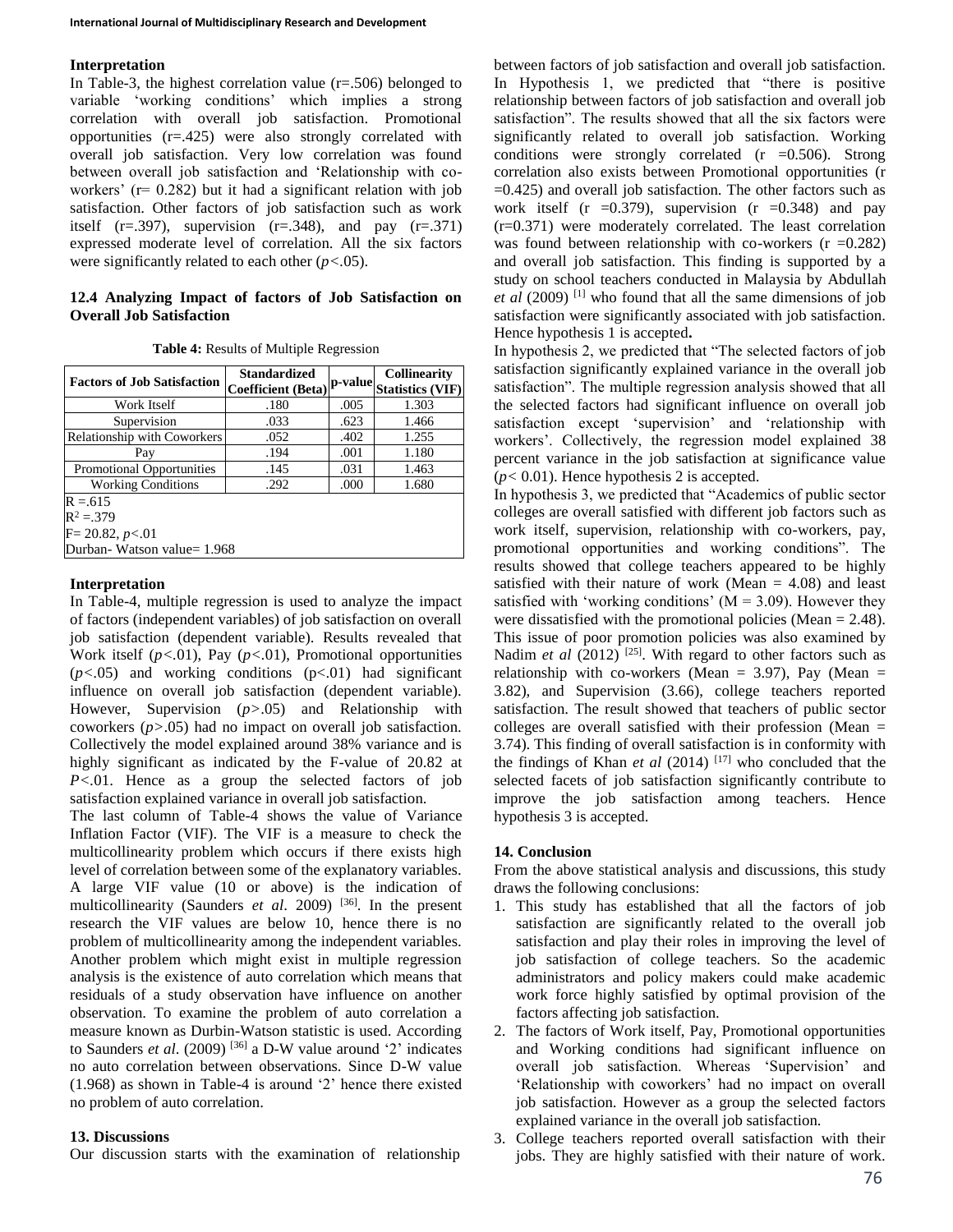This truly reflects that college teachers feel sense of pride with this noble profession of teaching. However they expressed feeling of dissatisfaction with their promotional system.

## **15. Recommendations**

In the light of the results of this study, following recommendations are made for improving the level of job satisfaction among college academics of public sector colleges.

- 1. Results revealed that college teachers are least happy with the working conditions at colleges. The factors that contribute to working conditions include working hours, lighting, hygiene, availability of relevant equipment and tools to facilitate teaching; and clean and healthy environment. Healthy environment at work place positively influence workers' satisfaction, hence they perform well. So, working conditions at public sector colleges need to be improved to create conducive learning teaching environment.
- 2. College teachers are facing problems with existing poor system of promotion hence they expressed feeling of dissatisfaction with it. So it is recommended that new promotion system be designed introducing timely and merit based promotion policies. The government and policy makers should focus on this issue and take steps to solve the grievance of college teachers on this matter. A better promotion system for college academics would definitely turn their dissatisfaction into satisfaction.
- 3. To promote good relationship among co-workers, it is recommended that college heads should arrange get to gather programs, sports activities and group tours from time to time. Besides developing strong relationship among teachers, these positive activities will also help improve their level of job satisfaction.

# **16. Recommendations for Future Research**

- 1. Some other factors need to be explored concerning job satisfaction such as professional training, relationship with students, autonomy of work, opportunities for scholarships, recreational opportunities and class room facilities etc.
- 2. This study was conducted on teachers of public sector colleges only. There is research gap inviting future researchers to make an analysis of the same variables on teachers of private sector colleges. Similarly a comparative study between teachers of public and private sector colleges can also be conducted.
- 3. Future researchers may also carry out a comprehensive comparative study evaluating the job satisfaction and organizational among teachers serving at different education level such as primary, secondary, high schools, college and university. This research would increase knowledge about level of job satisfaction among all the teaching community.

## **17. References**

- 1. Abdullah MM, Uli J, Parasuraman B. Job satisfaction among secondary school teachers. *Jurnal Kemanusiaan,* 2009; 13:11-18.
- 2. Alotaibi AG. Antecedents of organizational citizenship behavior: A study of public personnel in Kuwait. *Public*

*Personnel Management,* 2001; 30:363-376.

- 3. Arnold HJ, Feldman DC. *Organizational Behavior.* McGraw Hill. 1996, 88-89.
- 4. Asondariya DD. *A study of achievement, motivation, adjustment and job satisfaction of vidyasahayak teachers of Saurashtra- Kutch*. Ph.D. Thesis, Saurashtra University, Rajkot, India, 2008.
- 5. Awang Z, Ahmed Jh, Zin N. Modeling job satisfaction and work commitment among lecturers. A case study of UITM Kelantan, Malaysia. *Journal of Statistical Modeling and Analytics.* 2010; 1(2):45-59.
- 6. Davis K, Newstrom Jw. Organizational Behavior: Human Behavior at Work. 11<sup>th</sup> ed. Macgraw-Hill, New York, 1997, 208-201.
- 7. Dessler G. *Human Resource Management*. 10<sup>th</sup> ed., Pearson Prentice Hall, 2005, 410.
- 8. Ellickson MC, Logsdon K. Determinants of job satisfaction of Municipal Government employees. *State and Local Government Review,* 2001; 33(3):173-184.
- 9. Emami M, Nazari K. Analysis of relation between organizational commitment and professional commitment. *Elixir Human Resource Management*, 2012; 51:661-664.
- 10. Farahbood L, Arzi S. Mediating role of the job satisfaction in the relationship between human resource management practice and employee performance. *Interdisciplinary Journal of Contemporary Research in Business.* 2014; 6(3):91-109.
- 11. Fiorita JA, Bozeman DP, Young A, Meurs Ja. Organizational commitment. Human Resource Practices and Organization Characteristics. *Journal of Managerial Issues.* 2007; 19(2):186-207.
- 12. Flowers Vs, Hughes Cl. why employees stay. *Harvard Business Review,* 1973; 51:49-60.
- 13. Harash Ha. *An analysis of the relationship between the perceived leadership styles of education leaders and the job satisfaction of faculty members who serve under them within community colleges*. Ph.D. Dissertation, Pepperdine University, Malibu, C.A., 2010.
- 14.Isaiah Mn, Nenty Hj. Predicting job dissatisfaction among community junior secondary school teachers in Botswana. *Psychology*, 2011; 3(3):277-283.
- 15.Ismail N. *Organizational commitment and job satisfaction among staff of higher education institutions in Kelantan*. Master Thesis, University Utara, Malaysia, 2012.
- 16. Karimi S. Affecting job satisfaction of faculty members of Bu-Ali Sina University, Hamedan, Iran. *Scientific & Research Quarterly Journal of Mazandaran University*, 2008; 23(6):89-104.
- 17. Khan Ms, Khan I, Khan F. The impact of multiple factors including the demography upon the college teachers regarding their job satisfaction. *Journal of Education and Practice,* 2014; 5(24):17-24.
- 18. Koh Wl, Neo A. An experimental analysis of the impact of pay for performance on employee satisfaction. *Research and Practice in Human Resource Management,* 2000; 8(2):29-47.
- 19. Latif K, Shahid Mn, Sohail N, Shahbaz M. Job satisfaction among public and private college teachers of district Faisalabad, Pakistan. A comparative analysis. *Interdisciplinary Journal of Contemporary Research in Business,* 2011; 3(8):235-242.
- 20. Locke Ea. The nature and causes of job satisfaction*.* In